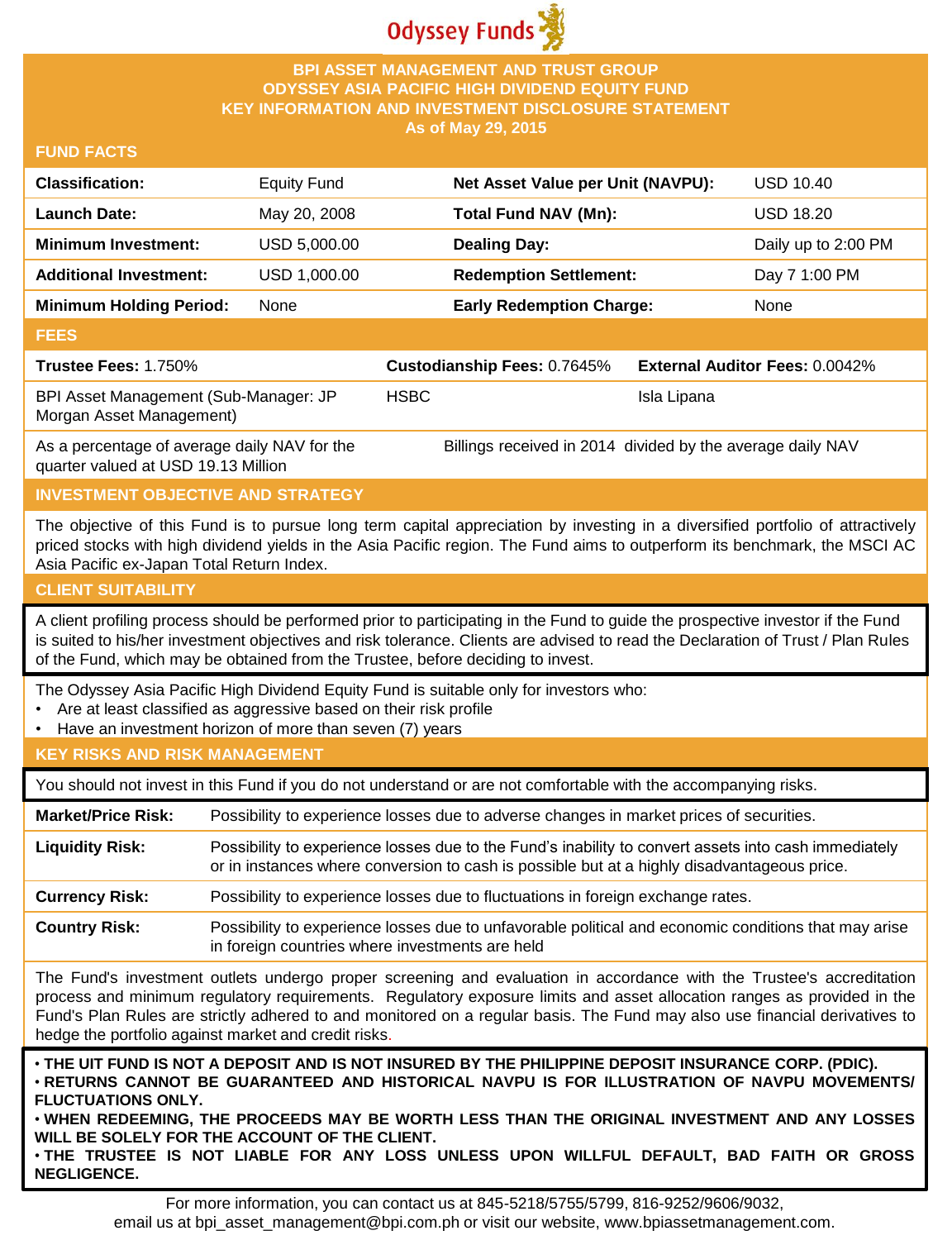# **FUND PERFORMANCE AND STATISTICS AS OF MAY 29, 2015**

(Purely for reference purposes and is not a guarantee of future results)

#### **NAVPU GRAPH**



| <b>CUMULATIVE PERFORMANCE (%) 1</b>    |            |         |         |         |          |                   |
|----------------------------------------|------------|---------|---------|---------|----------|-------------------|
|                                        | 1 mo       | 3 mos   | 6 mos   | 1 YR    | 3 YRS    | S.I. <sup>5</sup> |
| Fund                                   | $-3.35$    | $-0.19$ | 1.07    | 0.29    | 18.59    | 4.00              |
| <b>Benchmark</b>                       | $-3.93$    | $-1.02$ | 3.19    | $-0.74$ | 27.67    | 17.90             |
| <b>ANNUALIZED PERFORMANCE (%) 1</b>    |            |         |         |         |          |                   |
|                                        | 1 YR       | 2 YRS   | 3 YRS   | 4 YRS   | 5 YRS    | S.I. <sup>5</sup> |
| Fund                                   | 0.29       | 4.85    | 5.85    | 0.16    | 4.36     | 0.55              |
| <b>Benchmark</b>                       | $-0.74$    | 8.02    | 8.48    | 2.72    | 7.43     | 2.34              |
| <b>CALENDAR YEAR PERFORMANCE (%) 1</b> |            |         |         |         |          |                   |
|                                        | <b>YTD</b> | 2014    | 2013    | 2012    | 2011     | 2010              |
| Fund                                   | 1.07       | 7.08    | $-5.41$ | 21.10   | -18.24   | 15.46             |
| <b>Benchmark</b>                       | 3.19       | 3.71    | 2.65    | 22.75   | $-15.59$ | 19.24             |

#### **NAVPU over the past 12 months**

| Highest                                                         | 11.28   |  |  |
|-----------------------------------------------------------------|---------|--|--|
| Lowest                                                          | 9.97    |  |  |
| <b>STATISTICS</b>                                               |         |  |  |
| Portfolio Beta                                                  | 0.89    |  |  |
| Volatility, Past 5 Years (%) <sup>2</sup>                       | 16.62   |  |  |
| Sharpe Ratio <sup>3</sup>                                       | $-0.05$ |  |  |
| Information Ratio <sup>4</sup>                                  | $-0.16$ |  |  |
| <b>Current Number of Holdings</b>                               | 93      |  |  |
| <sup>1</sup> Returns are net of fees.                           |         |  |  |
| <sup>2</sup> Measures the degree to which the Fund fluctuates   |         |  |  |
| vis-à-vis its average return over a period of time.             |         |  |  |
| <sup>3</sup> Used to characterize how well the return of a Fund |         |  |  |

<sup>3</sup>Used to characterize how well the return of a Fund compensates the investor for the level of risk taken.

<sup>4</sup>Measures reward-to-risk efficiency of the portfolio relative to the benchmark. The higher the number, the higher the reward per unit of risk.

<sup>5</sup>Since inception.

\*Declaration of Trust is available upon request through branch of account.

| <b>PORTFOLIO COMPOSITION</b>                        |                      | <b>TOP TEN HOLDINGS</b>               |           |
|-----------------------------------------------------|----------------------|---------------------------------------|-----------|
| <b>Allocation</b>                                   | % of Fund            | <b>Name</b>                           | % of Fund |
| Equities                                            | 99.18                | <b>China Construction Bank</b>        | 3.75      |
| Cash and Other Receivables                          | 0.82                 |                                       |           |
| <b>Top Five Sector Holdings (Equity Portion)</b>    | <b>HSBC Holdings</b> | 3.57                                  |           |
| <b>Financials</b>                                   | 53.06                | Korea Electric Power Corp             | 3.46      |
| Industrials                                         | 10.90                |                                       |           |
| Telecommunications                                  | 9.33                 | BOC Hong Kong (Holdings)              | 3.40      |
| <b>Utilities</b>                                    | 8.68                 | QBE Insurance Group Ltd               | 2.82      |
| Information Technology                              | 6.35                 | <b>DBS Group Holdings</b>             | 2.78      |
| <b>Top Five Country Weightings (Equity Portion)</b> |                      | Bangkok Bank                          | 2.45      |
| Australia                                           | 25.26                |                                       |           |
| China                                               | 17.56                | <b>NTPC</b>                           | 2.40      |
| Hong Kong                                           | 14.59                | Industrial & Commercial Bank of China | 2.40      |
| Korea                                               | 12.89                | Australia & New Zealand Banking       |           |
| Taiwan                                              | 9.25                 | Group                                 | 2.37      |

#### **RELATED PARTY TRANSACTIONS\***

The Fund has no investments and trade transactions with Bank of the Philippine Islands, its subsidiaries and related parties.